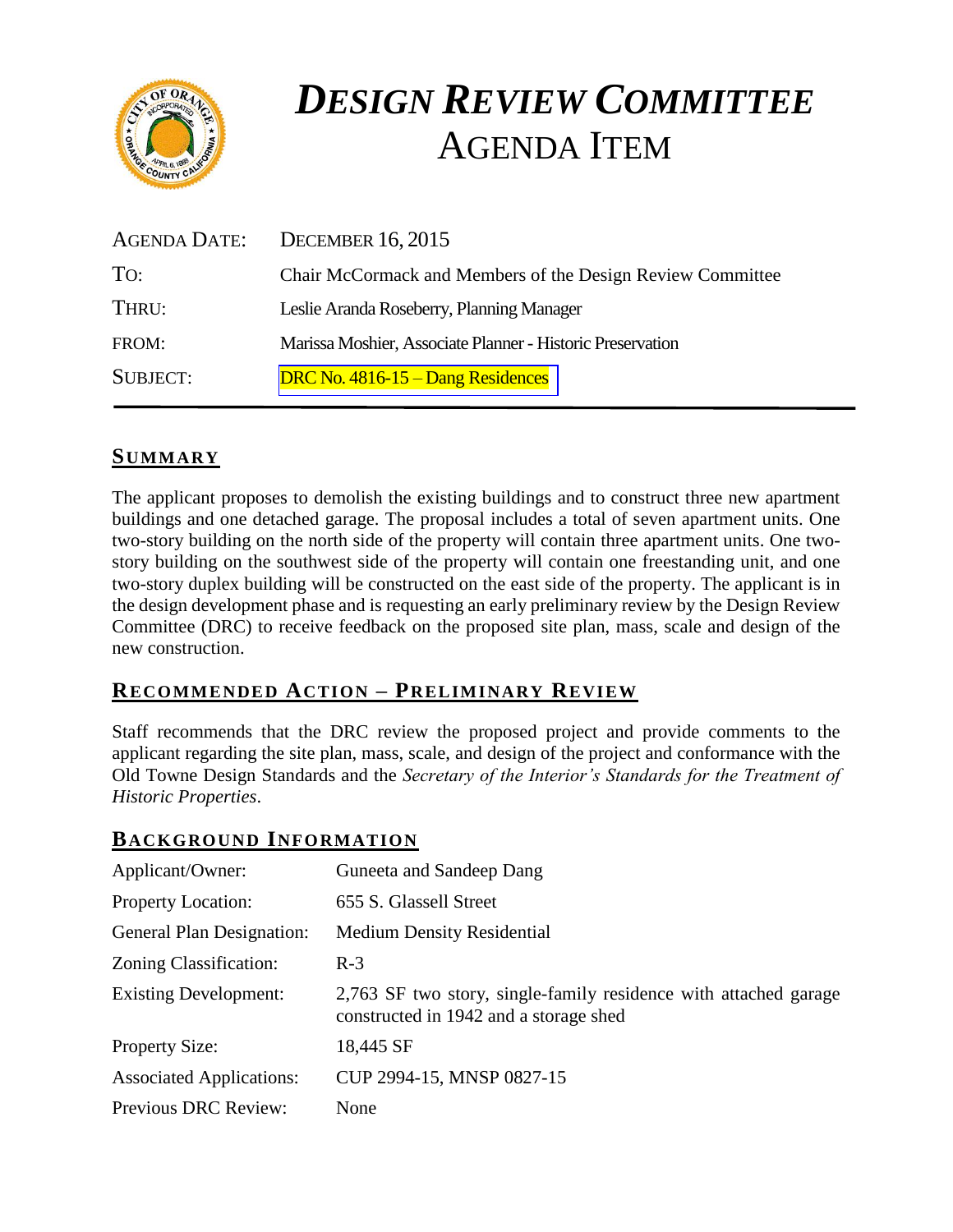## **PUB LIC NOTICE**

No Public Notice is required for the preliminary review of this project.

## **PROJECT DESCRIP TION**

The applicant proposes to demolish the existing buildings and construct three new buildings containing a total of seven apartment units, along with one detached two-car garage. The major project components include:

- Demolition of the existing single family residence and storage shed.
- Construction of three new apartment buildings, including:
	- o A two-story building containing four apartment units and five enclosed parking spaces on the north side of the property. Three of the units have four bedrooms. One unit has two bedrooms.
	- o A two-story building containing one townhouse style unit on the southwest side of the property. The unit has four bedrooms.
	- o A two-story duplex on the east side of the property, accessed from S. Orange Street. Each unit has two bedrooms.
- Proposed Floor Area Ratio of 0.52.
- 20 foot setbacks from both the S. Glassell and S. Orange frontages.
- A new driveway apron on S. Glassell Street.
	- o Only the duplex will take access from S. Orange Street. The other two buildings, containing a total of five units, will take access from S. Glassell Street.
- Construction of a new detached two-car garage, providing parking for the duplex.
- An uncovered parking area along the south property line at the center of the site.

# **HISTORIC RESOURCE ASSESSMENT**

The existing single family residence was evaluated in City's historic resources survey in 1991 and was found to be a non-contributor to the Old Towne Historic District. In 2009, as part of the update to the historic resources survey associated with the City's General Plan Update, Chattel, Inc. resurveyed the property and found it to be a non-contributor to the Historic District, because it was constructed outside of the Historic District's period of significance (1888-1940). The following description was included in the updated survey form:

The double sized .423 acre property is two lots deep with frontage on both Glassell Street and Orange Street. The rear yard of the house fronts on the cul-de-sac at the southern terminus of Orange Street, a narrow street lined with historic single-family bungalows extending to the northeast. The Watson House is well set back from both streets, with prominent open front and back yards and located just at the edge of the Old Towne Historic District.

The form continues in the Opportunities section with: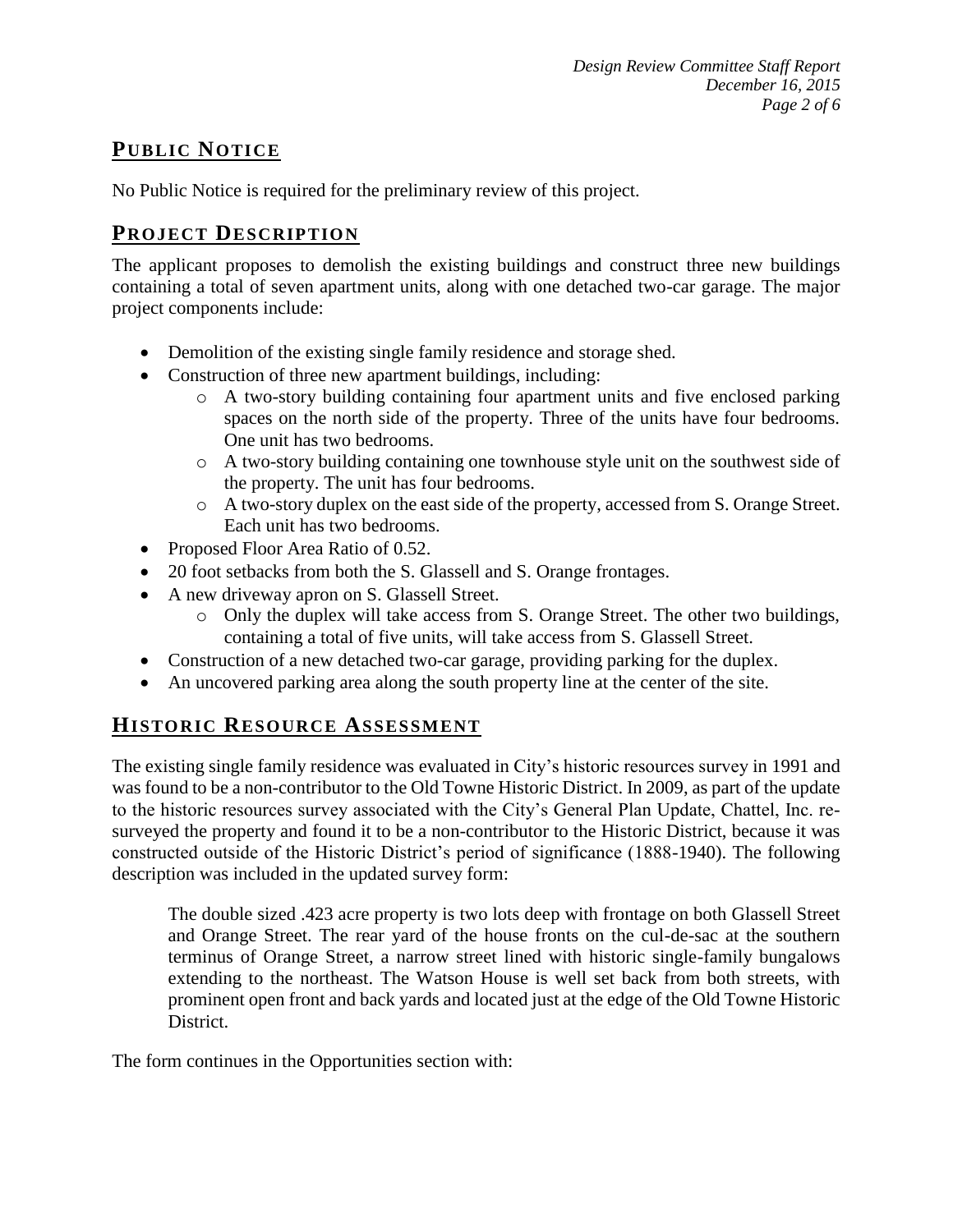May warrant special consideration for local planning. It was constructed in 1941 by Kellar Watson, Sr., founder of Watson's Drugs, the oldest business in the City of Orange and the oldest continuously operating pharmacy in the Orange County. Though the property does not meet the 1940 DOC restriction for Historic standing, it is a property of local historic interest due to its identification with a person of significant local importance and its striking interior architecture.

The applicant engaged LSA Associates, Inc. (LSA) to re-evaluate the property and prepare an updated Department of Parks and Recreation (DPR) 523 survey form. The LSA report clarifies that the property was constructed by Kellar Watson, Jr., son of Watson's Drug founder, Kellar Watson, Sr. It finds that the building is not eligible for individual designation in the California Register of Historical Resources or at the local level. In summary, the report provides the following history of the property:

The property was purchased by Kellar E. Watson, Jr. in 1938 and the residence was constructed in 1942. As discussed in some detail in the attached DPR forms, Watson's father was the founder of the iconic Watson Drug Store and Soda Fountain, which is widely considered the City's oldest and best known business. Watson, Jr. followed in his father's footsteps, taking over the drug store after his father's retirement in 1928. Watson, Jr. served as pharmacist until his own retirement in 1965. During that time, he was well-known in the community both for his business and his community involvement (LSA Report: Page 1)

Although the DPR form states that the building was constructed in 1941, the LSA report indicates that it was constructed in 1942, based on the records of the Orange County Assessor. The LSA report's date is based directly on a primary source, and staff considers the correct date of construction to be 1942. LSA recommends updating the property's survey form to status code 6Z, meaning "found ineligible for National Register, California Register or local designation through survey evaluation," based on the following assessment:

Watson, Jr.'s residence is located within the Old Towne Orange Historic District, which was listed in the National Register of Historic Places in 1997. However, it is not a contributor to that district because it was built outside the period of significance (1888- 1940). It is a modest example of an altered vernacular residence with Ranch style influences. Since its construction in 1942, the original windows have been replaced with modern vinyl windows, a non-original chimney was added, and additional parking was added in the rear. It is unremarkable from an architectural standpoint and its integrity has been compromised. In addition, no evidence was found indicating that Watson, Jr. used his residence for work or important social affairs and the community most closely associates him with the business that bears his name, retains the décor from his 1947 remodel, and is most representative of his life's work (LSA Report: Page 1).

The DPR forms attached to the LSA report provide additional information on the history of the property and the evaluation of its significance (See Attachment 3).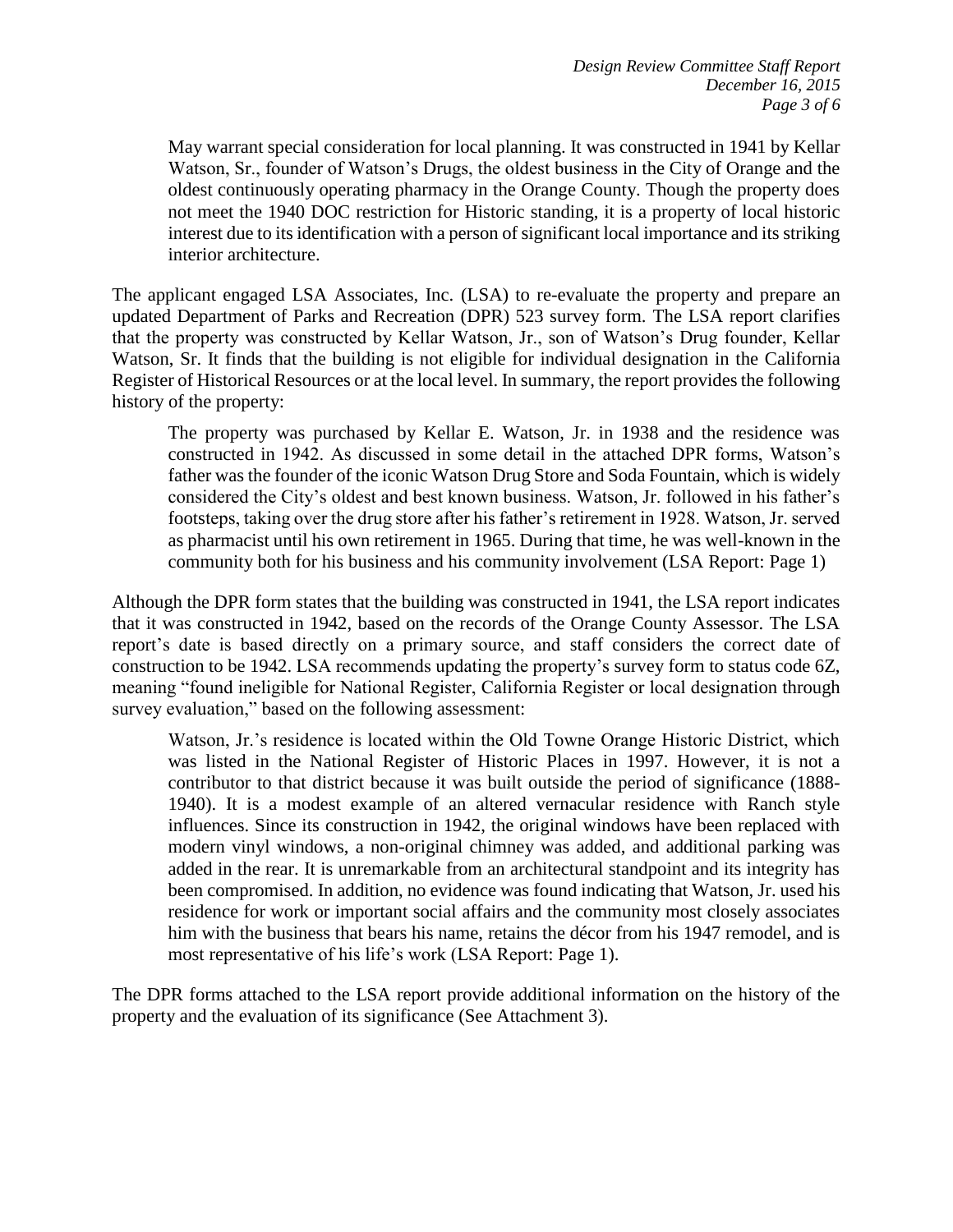## **EXISTING SITE**

The existing site spans the full width of the block between S. Glassell and S. Orange streets. It is developed with a 2,763 square foot single family residence with garage, constructed in 1942. Access to the site is taken from S. Orange Street only; there is no drive apron on S. Glassell Street. The two story house was built by local businessman Kellar Watson, Jr. and was occupied by the Watson family for approximately 50 years. There is a small storage shed on the north side of the property.

# **EXISTING AREA CONTEXT**

The property is located immediately north of Hart Park within the boundaries of the Old Towne Historic District. The east side of the property fronts a cul-de-sac on S. Orange Street lined with a mix of single and multi-family residences that are contributors to the Historic District. The west side of the property fronts S. Glassell Street with multi-family residences to the north.

### **EVALUATION CRITERIA**

Orange Municipal Code (OMC) Section 17.10.070 establishes the general criteria the DRC should use when reviewing the project. This section states the following:

The project shall have an internally consistent, integrated design theme, which is reflected in the following elements:

#### 1. **Architectural Features**.

- a. The architectural features shall reflect a similar design style or period.
- b. Creative building elements and identifying features should be used to create a high quality project with visual interest and an architectural style.

#### 2. **Landscape**.

- a. The type, size and location of landscape materials shall support the project's overall design concept.
- b. Landscaping shall not obstruct visibility of required addressing, nor shall it obstruct the vision of motorists or pedestrians in proximity to the site.
- c. Landscape areas shall be provided in and around parking lots to break up the appearance of large expanses of hardscape.
- 3. **Signage**. All signage shall be compatible with the building(s) design, scale, colors, materials and lighting.
- 4. **Secondary Functional and Accessory Features**. Trash receptacles, storage and loading areas, transformers and mechanical equipment shall be screened in a manner, which is architecturally compatible with the principal building(s).

# **ANALY SIS/STATEMENT OF THE ISSUES**

Staff is requesting the DRC provide comments on the site plan, mass, scale, and design for conformance with the Old Towne Design Standards and the *Secretary of the Interior's Standards for the Treatment of Historic Properties (Secretary's Standards)*. The project is at an early stage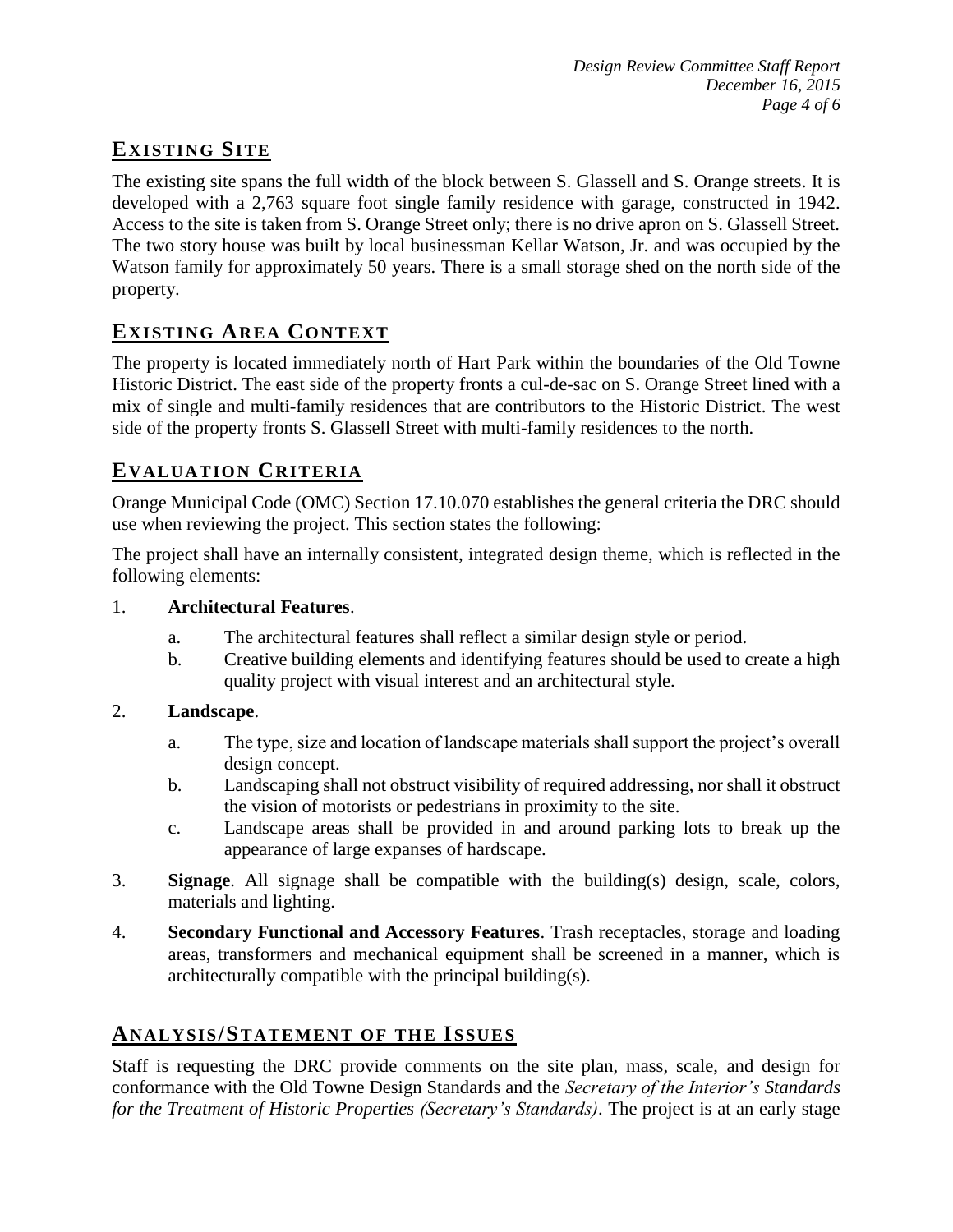in design development, so the full elevations of the apartment buildings have not been developed. However, the applicant requested that the DRC review the project, so that the DRC's comments can be incorporated into additional designs for the site plan, mass, and scale of the development.

#### Issue 1: Demolition of Existing Buildings

Staff concurs with the findings of the LSA report that the property does not appear to be individually eligible for the California Register or for local designation. The property is associated with Kellar Watson, Jr. and the Watson family; however, that association does not appear to rise to a level of significance warranting designation as an individual historic resource. The National Park Service provides guidance on evaluating the significance of properties associated important people in *National Register Bulletin 32* (See Attachment 4). The National Park Service advises that "eligible properties generally are those associated with the productive life of the individual in the field in which (s)he achieved significance."

In the case of Kellar Watson, Jr. and the Watson family, the fields in which the family achieved significance are related to civic and business affairs. Watson, Jr.'s importance within these contexts is most closely associated with Watson's Drug and Soda Fountain at 116 E. Chapman Avenue. He served as owner and pharmacist for over 30 years, having inherited the business from his father. Watson, Jr. was a prominent Orange citizen involved in many community groups and civic organizations, but it appears that the significant work of his productive life was conducted primarily at Watson's in the Plaza. The Watson house at 655 S. Glassell Street was not closely associated with the operation of the business or with his civic service and does not appear to be eligible as a historic resource for its association with the Watson family (California Register Criterion 2).

The property also does not appear to be associated with broad patterns of California or local history (California Register Criterion 1) and is not a particularly important or distinct example of an architectural style (California Register Criterion 3). The building is a modest example of a vernacular single-family residence with some elements of Ranch style. In addition, the original windows in the building have been replaced with vinyl, impacting the integrity of the building.

Staff also concurs with the previous survey findings and the LSA report that the property is not a contributor to either the National Register or local Old Towne Historic District, due to its date of construction, architectural style and level of alteration.

#### Issue 2: Site Plan and Compatibility of Design

The applicant has provided a preliminary site plan of the development, thumbnail studies of potential elevations for the apartment buildings on the west side of the property, and more detailed elevations and floor plans for the duplex fronting S. Orange Street. Staff and the applicant are requesting the DRC's comments on the initial design of the project, so that comments can be incorporated early in design development.

The proposed new construction is two stories in height, ranging from approximately 23 feet to 26 feet tall. The majority of the development is concentrated on the north side of the property, which